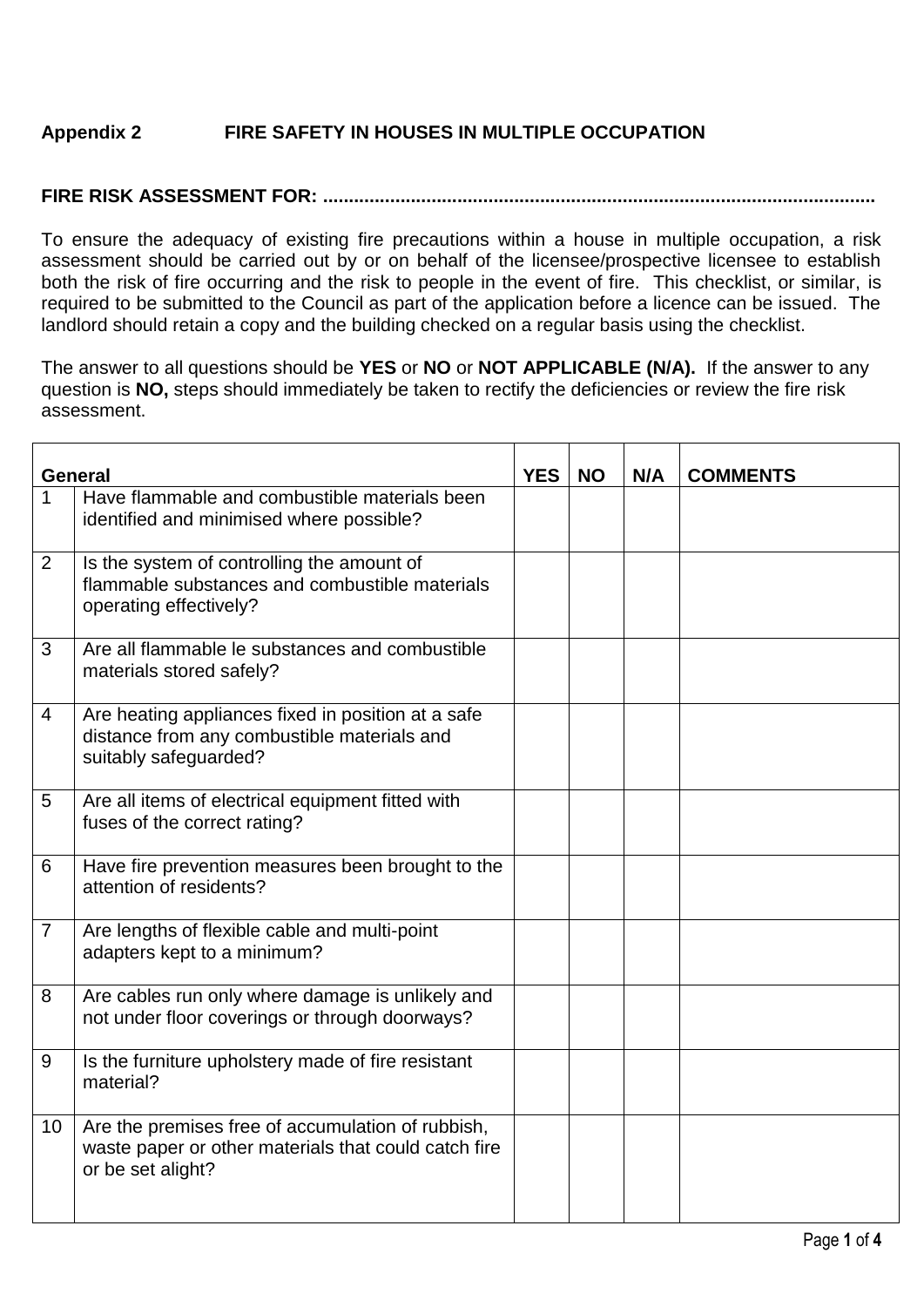| 11 | Are there suitable facilities for the disposal of<br>smoking materials?                                                                                                |            |           |     |                 |
|----|------------------------------------------------------------------------------------------------------------------------------------------------------------------------|------------|-----------|-----|-----------------|
| 12 | Have measures been taken to reduce the risk of<br>arson?                                                                                                               |            |           |     |                 |
| 13 | Are there suitable management procedures in<br>place to ensure fire safety standards are<br>maintained in the event of outside contractors<br>working on the premises? |            |           |     |                 |
| 14 | Is there vehicular access to the premises for fire<br>service appliances?                                                                                              |            |           |     |                 |
|    | <b>Means of Escape</b>                                                                                                                                                 | <b>YES</b> | <b>NO</b> | N/A | <b>COMMENTS</b> |
| 15 | Are there sufficient exits for the number of people<br>present?                                                                                                        |            |           |     |                 |
| 16 | Do exits lead to a place of safety?                                                                                                                                    |            |           |     |                 |
| 17 | Are all gangways and escape routes free from<br>obstruction?                                                                                                           |            |           |     |                 |
| 18 | Are all internal fire doors clearly labelled?                                                                                                                          |            |           |     |                 |
| 19 | Can all fire safety signs and fire exit notices be<br>clearly seen?                                                                                                    |            |           |     |                 |
| 20 | Are self-closing devices on fire doors in working<br>order?                                                                                                            |            |           |     |                 |
| 21 | Are exits clearly indicated where necessary and<br>are all escape routed adequately lit?                                                                               |            |           |     |                 |
| 22 | Where appropriate, do doors used for means of<br>escape open in the direction of travel?                                                                               |            |           |     |                 |
| 23 | Are there suitable procedures in place for the<br>evacuation of disabled persons?                                                                                      |            |           |     |                 |
| 24 | Are all doors used for means of escape purposes<br>available for use and can doors be easily and<br>immediately opened without the use of a key?                       |            |           |     |                 |
| 25 | Are the floor surfaces on escape routes free from<br>tripping and slipping hazards?                                                                                    |            |           |     |                 |
| 26 | Are all vents and service ducts etc suitably<br>protected, where appropriate, to prevent the<br>spread of fire, heat or smoke?                                         |            |           |     |                 |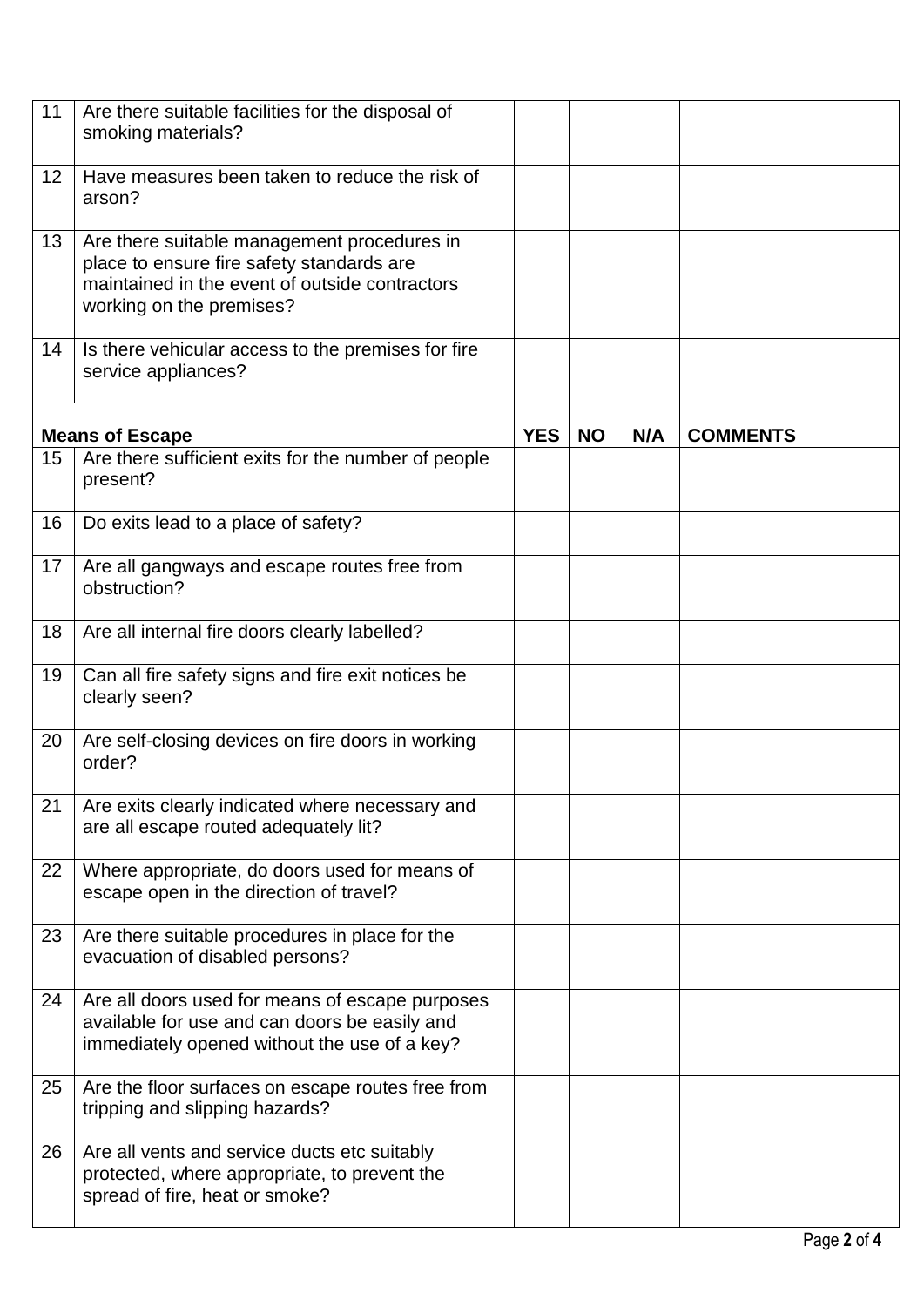| <b>Lighting</b> |                                                                                                   | <b>YES</b> | <b>NO</b> | N/A | <b>COMMENTS</b> |
|-----------------|---------------------------------------------------------------------------------------------------|------------|-----------|-----|-----------------|
| 27              | Has the need for emergency escape lighting been<br>considered?                                    |            |           |     |                 |
| 28              | Are the premises occupied within normal daylight<br>hours?                                        |            |           |     |                 |
| 29              | Do members of the public regularly visit or have<br>access to the premises?                       |            |           |     |                 |
| 30              | Is the emergency escape lighting, in working<br>order?                                            |            |           |     |                 |
|                 | <b>Fire Fighting</b>                                                                              |            |           |     |                 |
| 31              | Is there sufficient fire fighting equipment of the<br>correct type?                               |            |           |     |                 |
| 32              | Are the portable fire extinguishers, fire blankets etc<br>suitable located and available for use? |            |           |     |                 |
| 33              | Have the portable fire extinguishers been serviced<br>within the last year?                       |            |           |     |                 |
| 34              | Is the fixed fire fighting installation in working<br>order?                                      |            |           |     |                 |
|                 | <b>Fire Alarm</b>                                                                                 | <b>YES</b> | <b>NO</b> | N/A | <b>COMMENTS</b> |
| 35              | Is the fire alarm system in working order?                                                        |            |           |     |                 |
| 36              | Is the fire alarm tested weekly?                                                                  |            |           |     |                 |
| 37              | Can the alarm be raised without anyone being<br>placed at risk from fire?                         |            |           |     |                 |
| 38              | Are the fire alarm call points unobstructed and<br>clearly visible or suitably indicated?         |            |           |     |                 |
| 39              | Is the automatic fire detection system in working<br>order?                                       |            |           |     |                 |